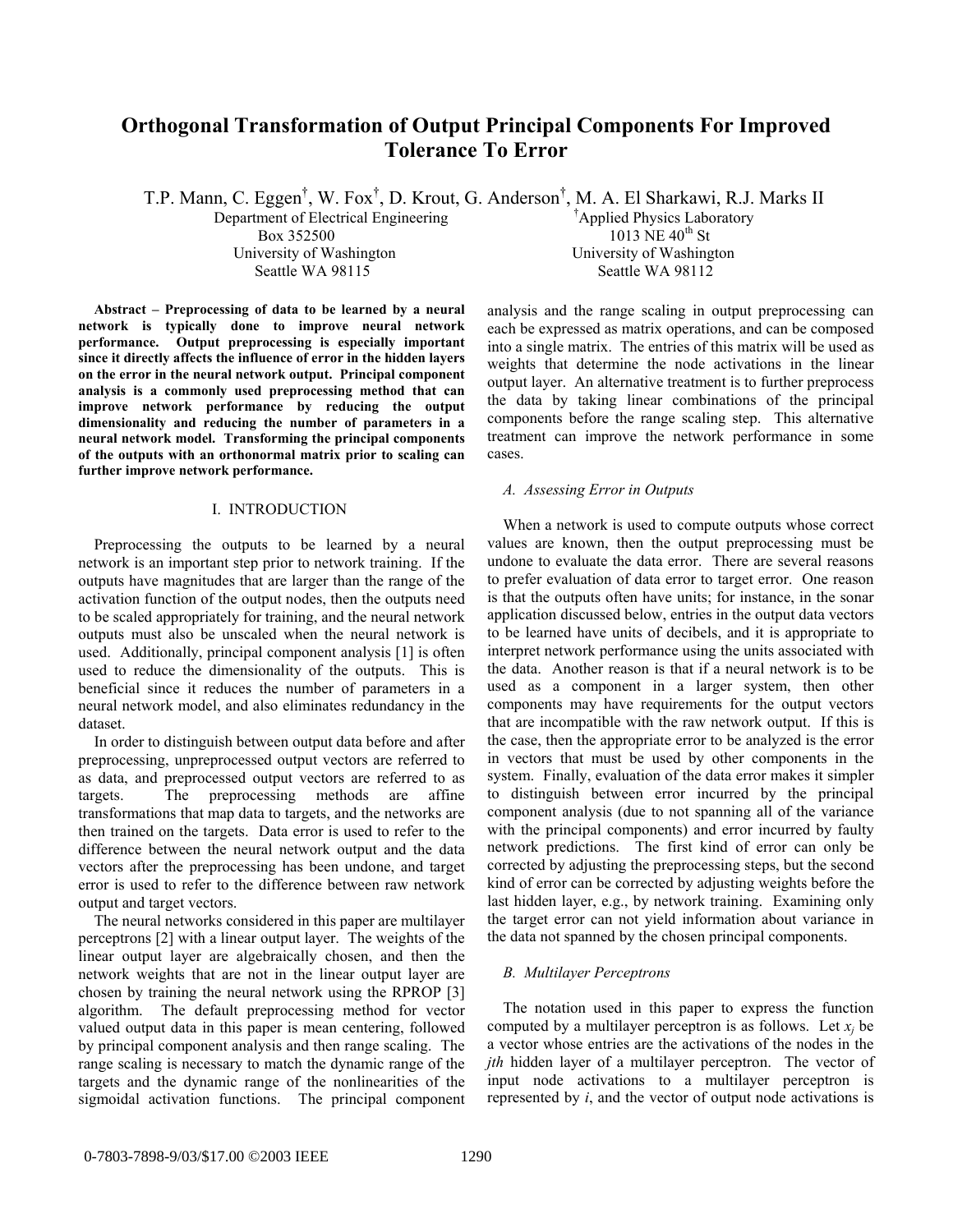represented by *o*. The sigmoidal activation function is written with the symbol ' $\sigma$ '. The weights of the connections used to determine the activations of nodes in layer *j* are denoted by a matrix  $M_{i-1}$ , that represents connections between node in layer *j* and nodes in layer  $j-l$ , and a vector  $b_{j-l}$ , that represents the biases for nodes in layer *j*. The output of a multilayer perceptron with a linear output layer and *L* hidden layers is defined with the following recursive equations:

$$
o = M_L x_L + b_L, \tag{1}
$$

$$
x_j = \sigma \big( M_{j-1} x_{j-1} + b_{j-1} \big), j > 0,
$$
\n(2)

$$
x_0 = i. \tag{3}
$$

The entries of the matrix  $M_L$  and the vector  $b_L$  are explicitly chosen by the output preprocessing steps, and the other weights are chosen by neural network training on the vectors after preprocessing.

# II. PREPROCESSING AND ERROR

Output preprocessing has an intrinsic effect on the tolerance to error of the multilayer perceptron. This is due to the interaction of the scaling of the outputs and the nonlinearity of the sigmoidal activation function. The sigmoidal activation function can be used to increase the tolerance of a multilayer perceptron to error. If a scalar target is in the nonlinear region of the sigmoid, then the error will be less for a given error  $\delta$  in a prediction before the sigmoid is applied than if the target is in the linear region of the sigmoid. For vectors, the error is generally less if the vector has a large norm than a small norm for this reason.

The default output preprocessing method is principal component analysis followed by range scaling of the outputs. The alternative method is to compute an orthogonal transformation of the principal components before range scaling. The matrix  $M_L$  is then used to undo the preprocessing and transform the last layer of hidden node activations into the final prediction of the output vector. For both the default preprocessing method and the alternative method, the matrix  $M_L$  will have orthogonal columns, and is the product of an orthonormal matrix *O* and a scaling matrix *S-* : For the default preprocessing method, *O* will consist of the principal components of the data, and for the alternative method, *O* will be a matrix of linear combinations of the principal components. For *ML* to undo the preprocessing, it must first undo the range scaling and then the orthogonal transformation of the preprocessing:

$$
M_L = O^T S^{-1}.
$$
\n<sup>(4)</sup>

The values of the vector of node activations in the last hidden layer,  $x_L^*$ , which yield the optimal approximation to a data vector *d* is

$$
x_L^* = SO(d - b_L). \tag{5}
$$

In general, there is a prediction error that causes the actual node activations in the hidden layer before the last hidden layer to deviate from the optimal node activations by an error vector ε:

$$
x_L = x_L^* + \varepsilon \,. \tag{6}
$$

The entries of  $\varepsilon$  are constrained, since the entries of  $x_L$ must lie in the range of the sigmoidal activation function, and any  $\varepsilon$  which causes the entries of  $x<sub>L</sub>$  to exceed that range can not be the result of network error. However, for each admissible  $\varepsilon$ , there is a corresponding vector  $\delta$ , which represents error in the layer *L-1:* 

$$
x_L^* + \varepsilon = \sigma \left( \delta + \sigma^{-1} \left( x_L^* \right) \right). \tag{7}
$$

The vector  $\delta$  represents error after transformation of the vector  $x_{L-1}$  by the matrix  $M_{L-1}$  and vector  $b_{L-1}$ , and not error in the vector  $x_{L-1}$  of node activations. Since the error vector  $\delta$  is applied before the sigmoidal activation function is used to determine the activations of the nodes in layer *L*, all vectors are admissible as error vectors if applied before the sigmoid activation function.

#### *A. Tolerance To Error*

The tolerance to error,  $T(M_L, D)$  [4], can be estimated as a function of output matrix  $M_L$ , and output dataset D. Suppose that D has *n* data vectors, each vector written as *di*, and for each data vector  $d_i$  there is an error vector  $\delta_i$ . For notational convenience, the data set D is assumed to have vectors with zero mean, and the bias vector  $b<sub>L</sub>$  is consequently the zero vector. Then the tolerance to error is computed:

$$
T(M_L, D) = \frac{1}{n} \sum_{i=1}^{n} \left\| M_L \sigma \left( \delta_i + \sigma^{-1} \left( M_L^+ d_i \right) - d_i \right) \right\|.
$$
 (8)

Here  $M_L^+$  is the pseudoinverse of  $M_L$  [5]. This quantity varies for different choices of *ML*, for the same dataset, due to the nonlinearity of the sigmoidal activation function. Additionally, the geometrical properties of the output dataset will play a role and determine choices of weights for the matrix  $M_L$  that lead to small values of  $T(M_L, D)$ .

For empirical study of the role of the matrix  $M_L$  in network error, error vectors  $\delta_i$  are treated as random variables that are drawn from a multivariate Gaussian distribution with zero mean and uncorrelated entries with the same standard deviation. The probability density function for each of the error vectors  $\delta$  is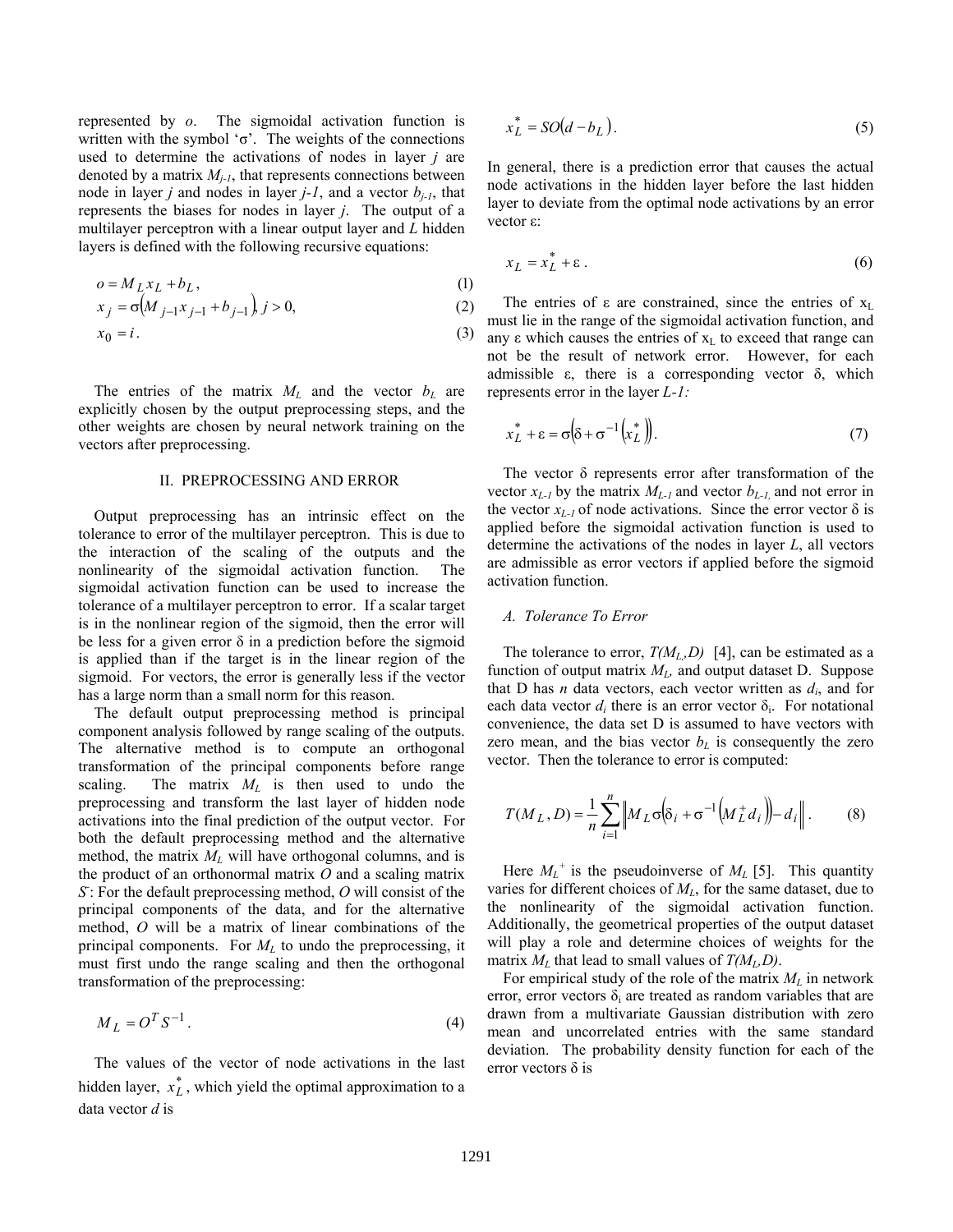$$
p(\delta) = \frac{1}{(2\pi)^{d/2} |\Sigma|^{1/2}} e^{-\frac{1}{2}\delta^T \Sigma^{-1} \delta}.
$$
 (9)

In a multilayer perceptron, the error vectors for a particular data matrix are fixed once the weights are chosen, and are not random variables. However, treating the errors as random variables allows the error properties of the weight matrices *S* and *O* in the last layer of weights to be empirically studied without training many independent neural networks for a particular set of output weights.

# III. WHEN TO ROTATE PRINCIPAL COMPONENTS

The tolerance to error of the default preprocessing method for a dataset *D* is  $T(P^T S_P^{-1}, D)$ , where *P* is the matrix of principal components and  $S_p$  is a scaling matrix. Some datasets will be sensitive to a set of orthonormal matrices such that for an orthonormal matrix *O* in that set, the value of  $T(P^T O^T S_{OP}^{-1}, D)$  is less than  $T(P^T S_P^{-1}, D)$ . These datasets are characterized by a distortion in their spatial distribution when the range scaling is applied after rotation of principal components. Some datasets are relatively insensitive to choice of *O*, and the tolerance to error will not change significantly as *O* varies. For instance, rotation of a disk or ellipse does not change the tolerance to error. Rotation of a multivariate Gaussian has an effect on the tolerance to error, primarily due to the outliers that will always be part of a large sample of vectors drawn from a Gaussian distribution. Fig. 1 shows a dataset that has been selected to illustrate conditions where the choice of *O* is important.



Fig. 1. A range normalized dataset (plotted with dots) chosen for its sensitivity to rotation, and that dataset rotated 45 degrees (plotted with 'x' symbols) before range normalization



Fig. 2. Comparison of tolerance to error of rotated sensitive dataset (plotted with circles) and unrotated sensitive dataset (plotted with '.' symbols). The points were generated in pairs, with the same noise matrix applied to the rotated and unrotated dataset for each pair.

Fig. 1 shows the dataset after it has been range normalized after two treatments. The first treatment is principal component analysis, and the second treatment is principal component analysis followed by rotation by 45 degrees.

Fig. 2 shows a comparison of  $T(P^T S_P^{-1}, D)$  and  $T(P^T O^T S_{OP}^{-1})$ , *D)* for a set of 2 by 2 orthogonal rotation matrices. The points in fig. 2 were generated in pairs as follows. For each rotation angle θ sampled between 0 and 360 degrees, a noise matrix was generated whose columns were distributed as in (9). A 2 by 2 rotation matrix *O* was generated which rotated the vectors in *D* in the plane by  $\theta$  degrees. Then  $T(P^T S_P^{-1}, D)$ and  $T(P^T O^T S_{OP}^{-1}, D)$  were evaluated and plotted for the noise matrix generated. This procedure was repeated several times for each angle, to show the variability in tolerance to error for different random noise matrices. Notice the periodic symmetry in fig. 2. In fig. 3, a different dataset is displayed



Fig. 3. A dataset chosen for its insensitivity to rotation.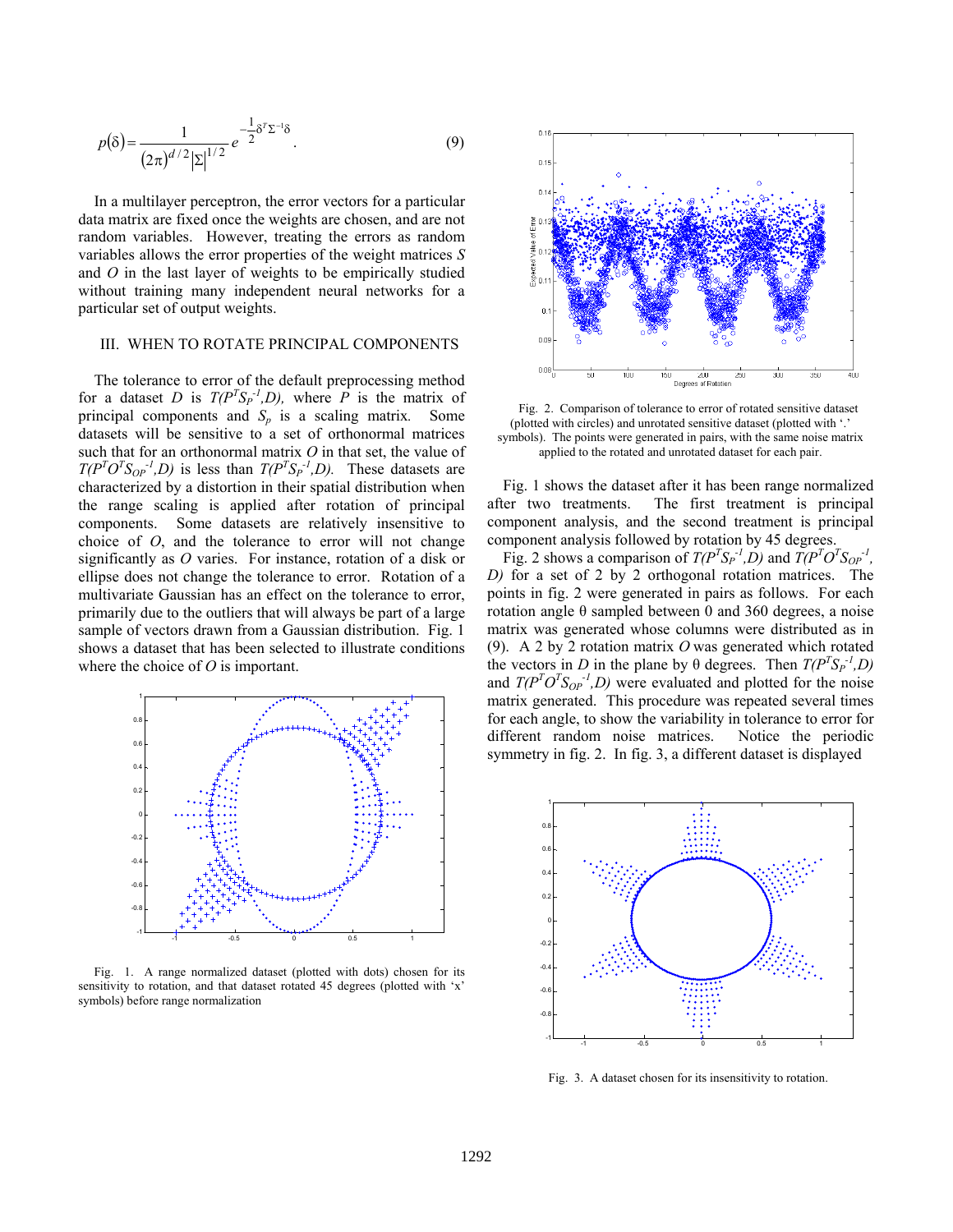

Fig. 4. Tolerance to error for dataset that is insensitive to rotation.

that has been chosen to have little sensitivity to rotation. As shown in fig. 4, rotating this dataset does not increase tolerance to error, and the geometrical properties of this dataset after range scaling are not strongly influenced by rotation angle. The dataset used for experimental results below is sensitive to rotation, and rotation of principal components can be expected to improve network performance.

#### IV. EXPERIMENTAL RESULTS

#### *A. Problem Domain: Predicting Sonar Reverberation*

The objective for the problem domain is to train a multilayer perceptron so that it can predict the reverberation of a sonar signal in a marine environment. The reverberation time series is a measure of the intensity of sound that is reflected back to the sound source via many paths as a function of time, and is caused by an inhomogeneous marine environment. The inputs to the network are the sonar transducer parameters and a description of the salient features of the marine environment, such as the sound speed profile as a function of the depth and composition of the sea floor. The output units are decibels as a function of time, and the data has a large dynamic range. The data used for training was simulated by a physics based sonar simulation software package. Fig. 5 is a plot of the first two principal components of the data. This dataset has strong assymetry, and the tolerance to error is sensitive to rotation.

*B. Comparison of Performance of Output Preprocessing Methods* 

In order to evaluate this method, networks were trained



Fig. 5. First two principal components of output data.

according to different normalization schemes and then their performance was evaluated on 10000 points of testing data. First, an explicit optimization was undertaken using genetic algorithms, and an orthonormal matrix  $O_{Optimized}$  was found which had a high tolerance to error when error was simulated as in (8). Secondly, a random orthonormal matrix  $O_{Random}$ was determined by computing the singular value decomposition of a matrix whose entries were i.i.d. normal random variables with zero mean and unit variance. Principal component analysis was used for all three networks to reduce the dimensionality of the outputs from 600 elements to 50 elements; inspection of the singular values revealed that 50 principal components were sufficient to span the data with very little error. For each method, seven networks were trained starting with independent random initializations of weights. The networks were trained on 20000 datapoints for 10000 epochs. The networks all had the same topology of 30 inputs, 40 nodes in the first hidden layer, and 50 nodes in the last hidden layer. One group of networks was trained on the range scaled principal components, one group of networks was trained on the range scaled principal components after rotation by the randomly generated orthonormal matrix, and one group of networks was trained on the range scaled principal components after rotation by the optimized orthonormal matrix. Table 1 shows the 95 percent confidence interval for the mean RMS error for each group of networks for the testing set. As can be seen from Table 1, the randomly chosen matrix did the best when the neural networks were actually trained. Although it had inferior performance when the networks were trained, the optimized matrix had superior performance when simulated with (8).

Table 1. 95 percent confidence interval for mean RMS testing error of networks after training

| Mean RMS Testing Error |  |
|------------------------|--|
| (6.57, 7.01)           |  |
| (5.44, 5.57)           |  |
| (6.00, 6.45)           |  |
|                        |  |